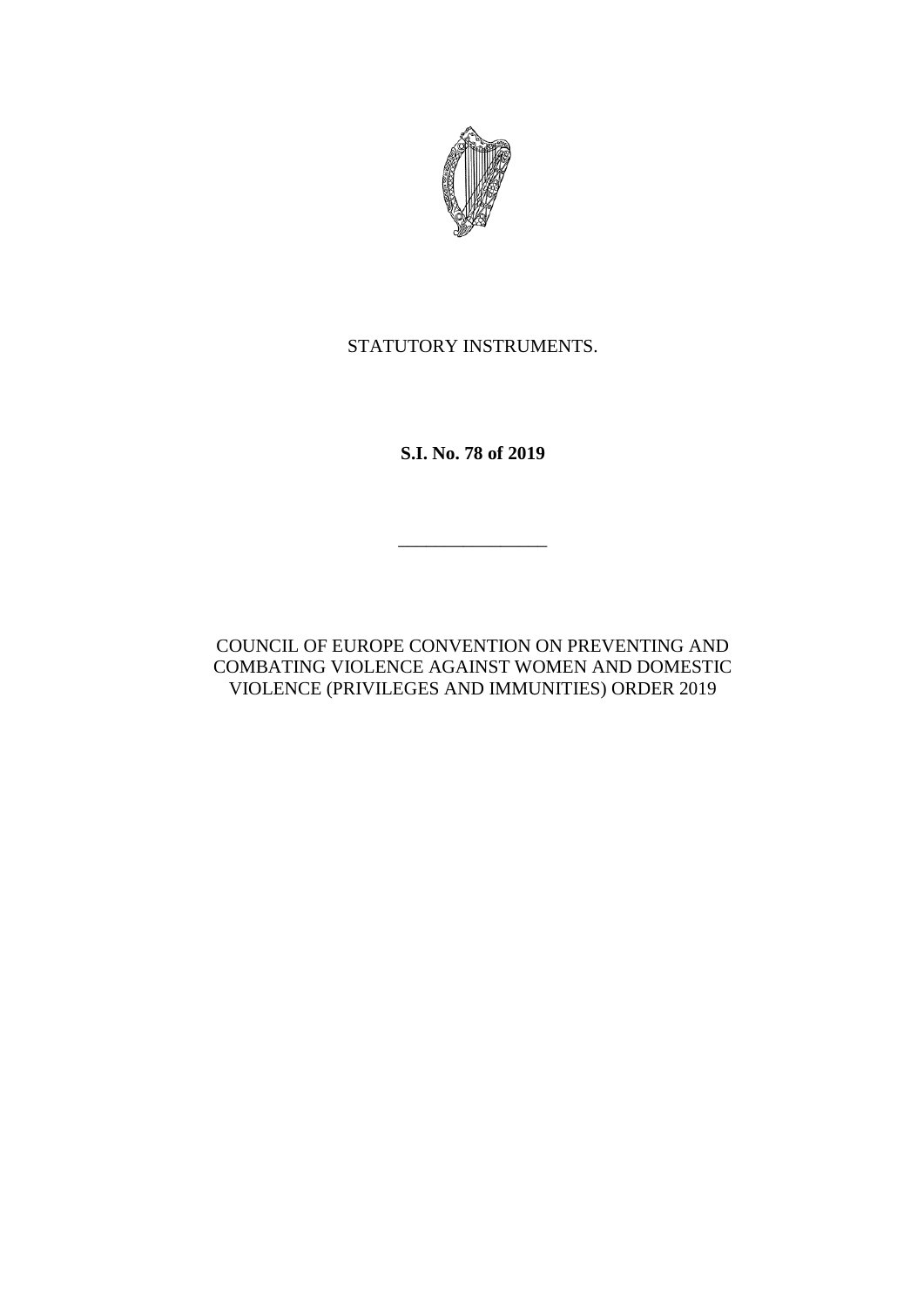## S.I. No. 78 of 2019

Council of Europe Convention on preventing and combating violence against women and domestic violence (Privileges and Immunities) Order 2019

WHEREAS it is enacted by section 42A (amended by section 6 of the Diplomatic Relations (Miscellaneous Provisions) Act 2017 (No. 33 of 2017)) of the Diplomatic Relations and Immunities Act 1967 (No. 8 of 1967) that the Government may by order make provision to enable -

- (*a*) international organisations, communities or bodies, their institutions or organs and their property, and
- (*b*) persons,

to have and enjoy in the State any inviolability, exemptions, facilities, immunities, privileges or rights equivalent or having like effect to those conferred upon, or afforded in relation to, sending states, missions or international organisations under the Vienna Convention, the Convention on the Privileges and Immunities of the United Nations, or the Convention on the Privileges and Immunities of the Specialised Agencies or any other international agreement scheduled to the Diplomatic Relations and Immunities Act 1967 provided for in relation to them by an international agreement or arrangement to which the State or the Government is or intends to become a party;

AND WHEREAS the Group of experts on action against violence against women and domestic violence and other members of delegations carrying out the country visits as set forth in Article 68, paragraphs 9 and 14 of the Council of Europe Convention on preventing and combating violence against women and domestic violence are such an international body and persons, and the Council of Europe Convention on preventing and combating violence against women and domestic violence done at Istanbul on 11 May 2011 is such an international agreement;

NOW, the Government, in exercise of the powers conferred on them by the said section 42A, hereby order as follows:

1. This Order may be cited as the Council of Europe Convention on preventing and combating violence against women and domestic violence (Privileges and Immunities) Order 2019.

2. The Appendix to the Council of Europe Convention on preventing and combating violence against women and domestic violence done at Istanbul on 11 May 2011 (the text of which is, for convenience of reference, set out in the Schedule) shall apply for the purposes of section 42A (amended by section 6 of the Diplomatic Relations (Miscellaneous Provisions) Act 2017 (No. 33 of 2017)) of the Diplomatic Relations and Immunities Act 1967 (No. 8 of 1967).

*Notice of the making of this Statutory Instrument was published in "Iris Oifigiúil" of* 12*th March,* 2019.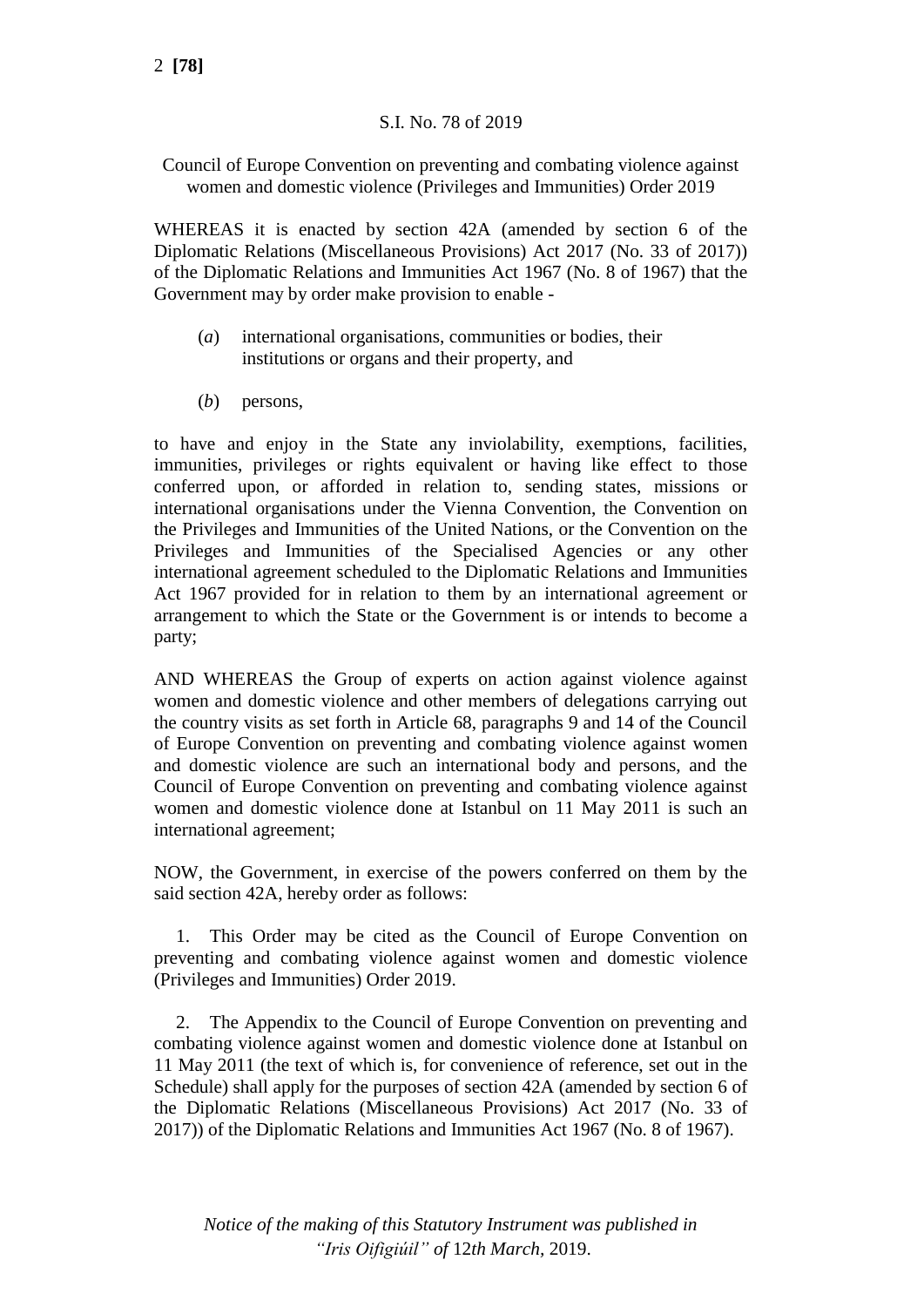#### SCHEDULE

### **Appendix to the Council of Europe Convention on preventing and combating violence against women and domestic violence done at Istanbul on 11 May 2011**

#### **Appendix - Privileges and immunities (Article 66)**

1. This appendix shall apply to the members of GREVIO mentioned in Article 66 of the Convention, as well as to other members of the country visit delegations. For the purpose of this appendix, the term "other members of the country visit delegations" shall include the independent national experts and the specialists mentioned in Article 68, paragraph 9, of the Convention, staff members of the Council of Europe and interpreters employed by the Council of Europe accompanying GREVIO during its country visits.

2. The members of GREVIO and the other members of the country visit delegations shall, while exercising their functions relating to the preparation and the carrying out of country visits, as well as the follow-up thereto, and travelling in connection with those functions, enjoy the following privileges and immunities:

- (*a*) immunity from personal arrest or detention and from seizure of their personal baggage, and immunity from legal process of every kind in respect of words spoken or written and all acts performed by them in their official capacity;
- (*b*) exemption from any restrictions on their freedom of movement on exit from and return to their country of residence, and entry into and exit from the country in which they exercise their functions, and from alien registration in the country which they are visiting or through which they are passing in the exercise of their functions.

3. In the course of journeys undertaken in the exercise of their functions, the members of GREVIO and the other members of the country visit delegations shall, in the matter of customs and exchange control, be accorded the same facilities as those accorded to representatives of foreign governments on temporary official duty.

4. The documents relating to the evaluation of the implementation of the Convention carried by members of GREVIO and other members of the country visit delegations shall be inviolable insofar as they concern the activity of GREVIO. No stoppage or censorship shall be applied to the official correspondence of GREVIO or to official communications of members of GREVIO and other members of the country visit delegations.

5. In order to secure for the members of GREVIO and the other members of the country visit delegations complete freedom of speech and complete independence in the discharge of their duties, the immunity from legal process in respect of words spoken or written and all acts done by them in discharging their duties shall continue to be accorded, notwithstanding that the persons concerned are no longer engaged in the discharge of such duties.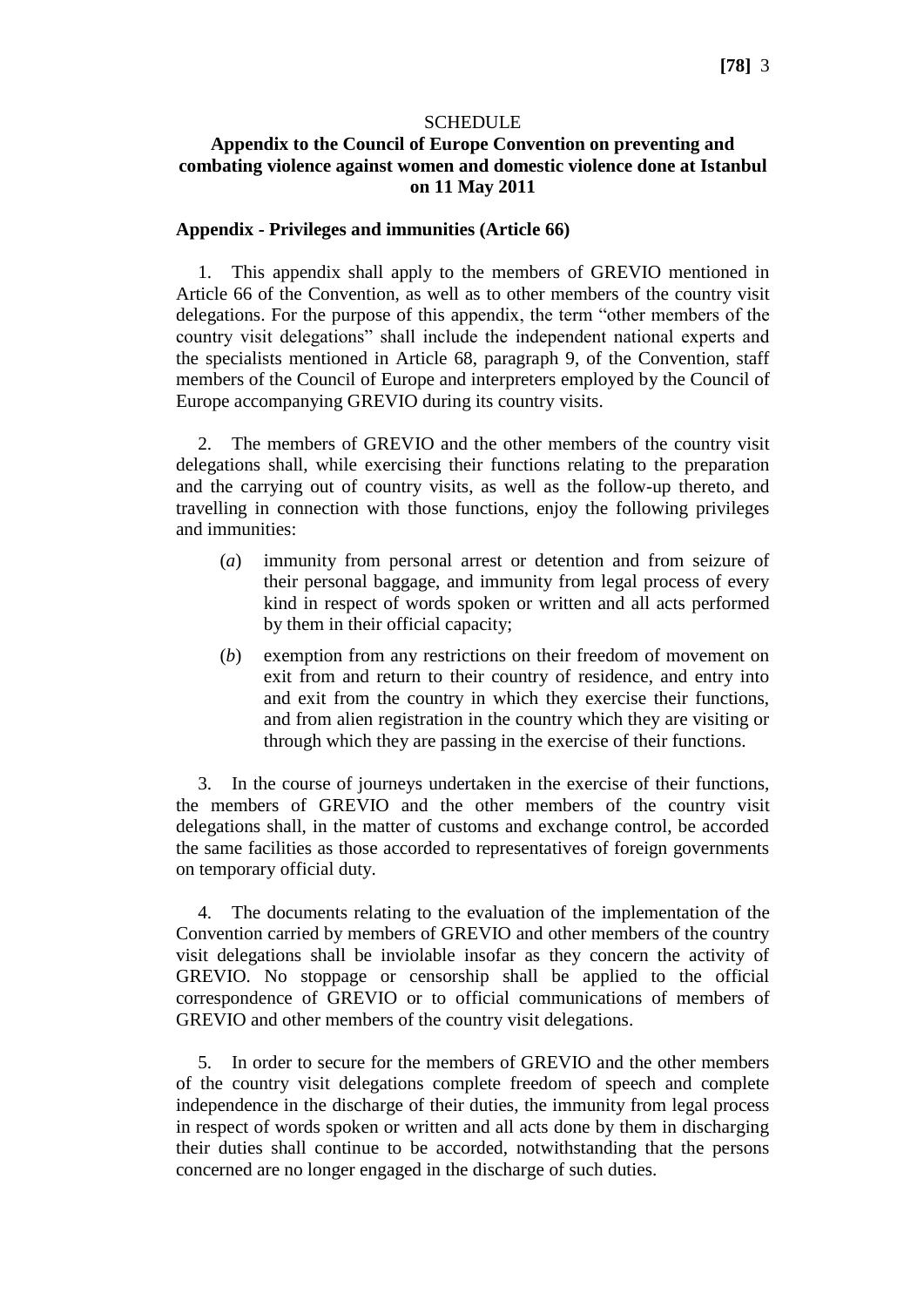6. Privileges and immunities are granted to the persons mentioned in paragraph 1 of this appendix in order to safeguard the independent exercise of their functions in the interests of GREVIO and not for their personal benefit. The waiver of immunities of the persons mentioned in paragraph 1 of this appendix shall be made by the Secretary General of the Council of Europe in any case where, in his or her opinion, the immunity would impede the course of justice and where it can be waived without prejudice to the interests of GREVIO.



Given under the Official Seal of the Government, 5 March, 2019.

LEO VARADKAR, Taoiseach.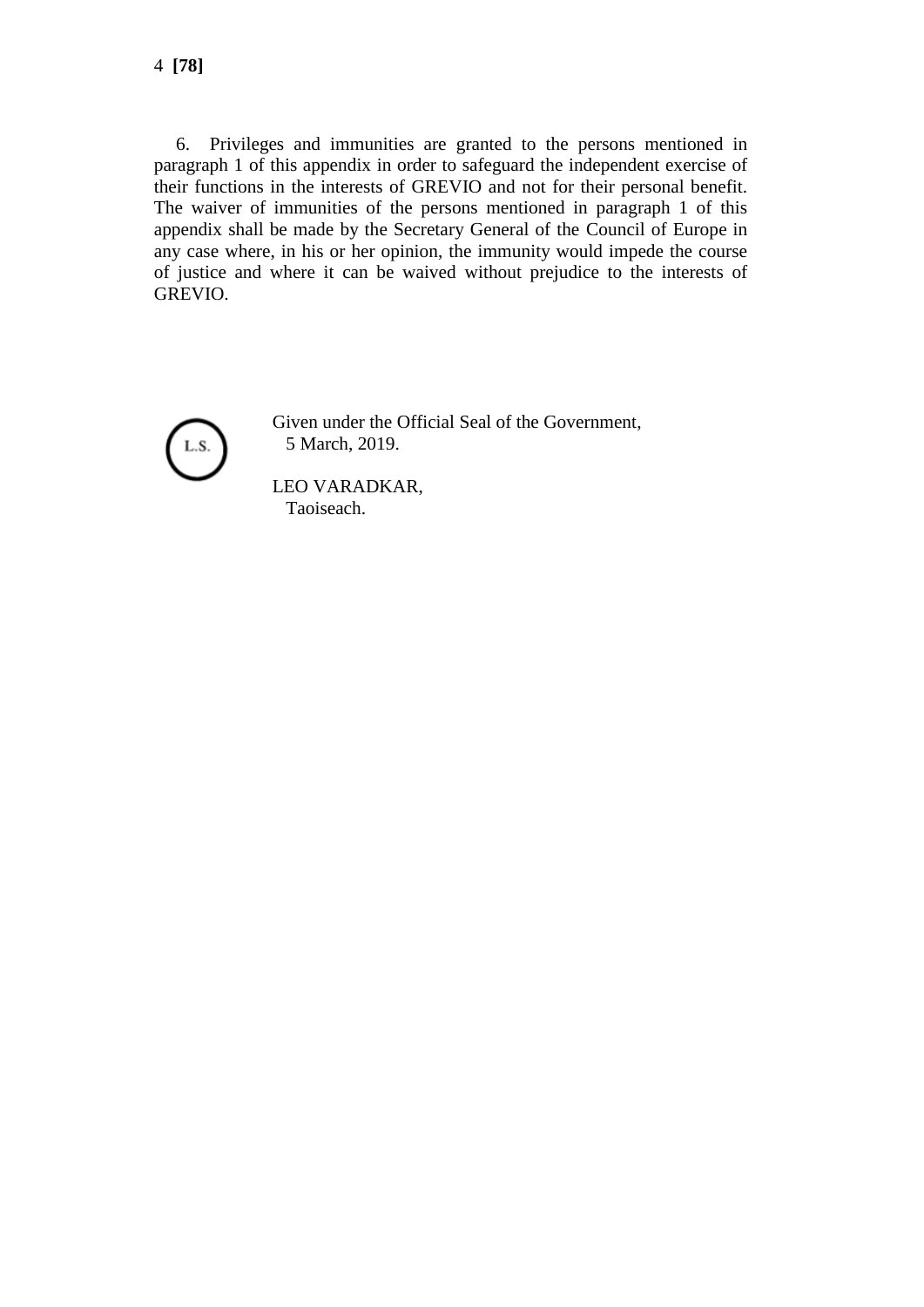#### Explanatory Note

# *(This note is not part of the Instrument and does not purport to be a legal interpretation.)*

The effect of this Order is to accord various privileges and immunities to the Group of experts on action against violence against women and domestic violence (GREVIO) established pursuant to Article 66 of the Council of Europe Convention on preventing and combating violence against women and domestic violence and other members of delegations carrying out country visits as set forth in Article 68, paragraphs 9 and 14 of the Convention, pursuant to the Diplomatic Relations and Immunities Act 1967 (as amended).